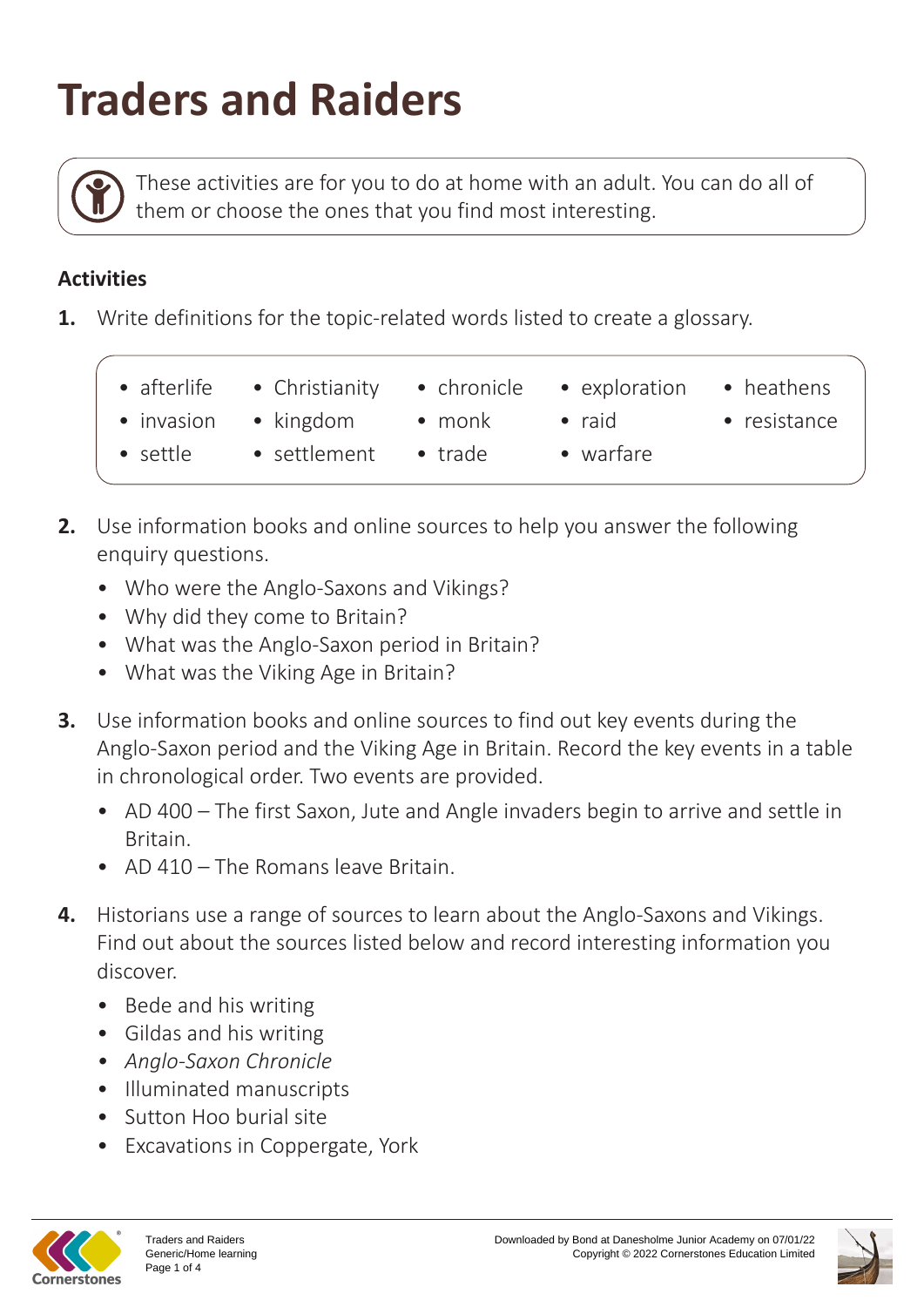- **5.** Search the online collections on the British Museum and the Metropolitan Museum of Art websites to view artefacts that were made and belonged to the Anglo-Saxon and Viking people using key search terms. Choose two artefacts that interest you. Record your observations and findings in a table. Include a drawing or printed copy of each artefact, whether it is Anglo-Saxon or Viking, a description of the artefact, and interesting information about the artefact, such as materials or uses.
- **6.** Use a range of sources to find out about the Anglo-Saxon and Viking way of life. Record your findings under headings of your choice on two mind maps – one for the Anglo-Saxons and one for the Vikings. Example headings could include food, homes, art, beliefs, law and warfare. Use your mind maps to help you write two reports: 'The Anglo-Saxon way of life' and 'The Viking way of life'. Include the title, an opening paragraph, headings, detailed facts and pictures with captions on each report.
- **7.** Use your research skills to find out about King Arthur and Alfred the Great. Provide information about these two significant historical figures using a genre of your choice. You could write character profiles, fact files, poems or create a digital presentation.
- **8.** Read and enjoy the Anglo-Saxon story *Beowulf* and Viking myths and legends to learn more about their beliefs. Watch animated versions of various Viking myths and legends on the KS2 Viking Sagas webpage on the BBC Teach website.
- **9.** Many places in England have Anglo-Saxon names. Use the information in the table to translate these modern-day place names to their Anglo-Saxon meanings: Aldborough, Askham, Barwick, Bewerley, Carlton, Fleetham, Morley, Stonyhurst, Tonbridge, Wainfleet, Walden, Walshford. What other places can you find that derive from Anglo-Saxon names?



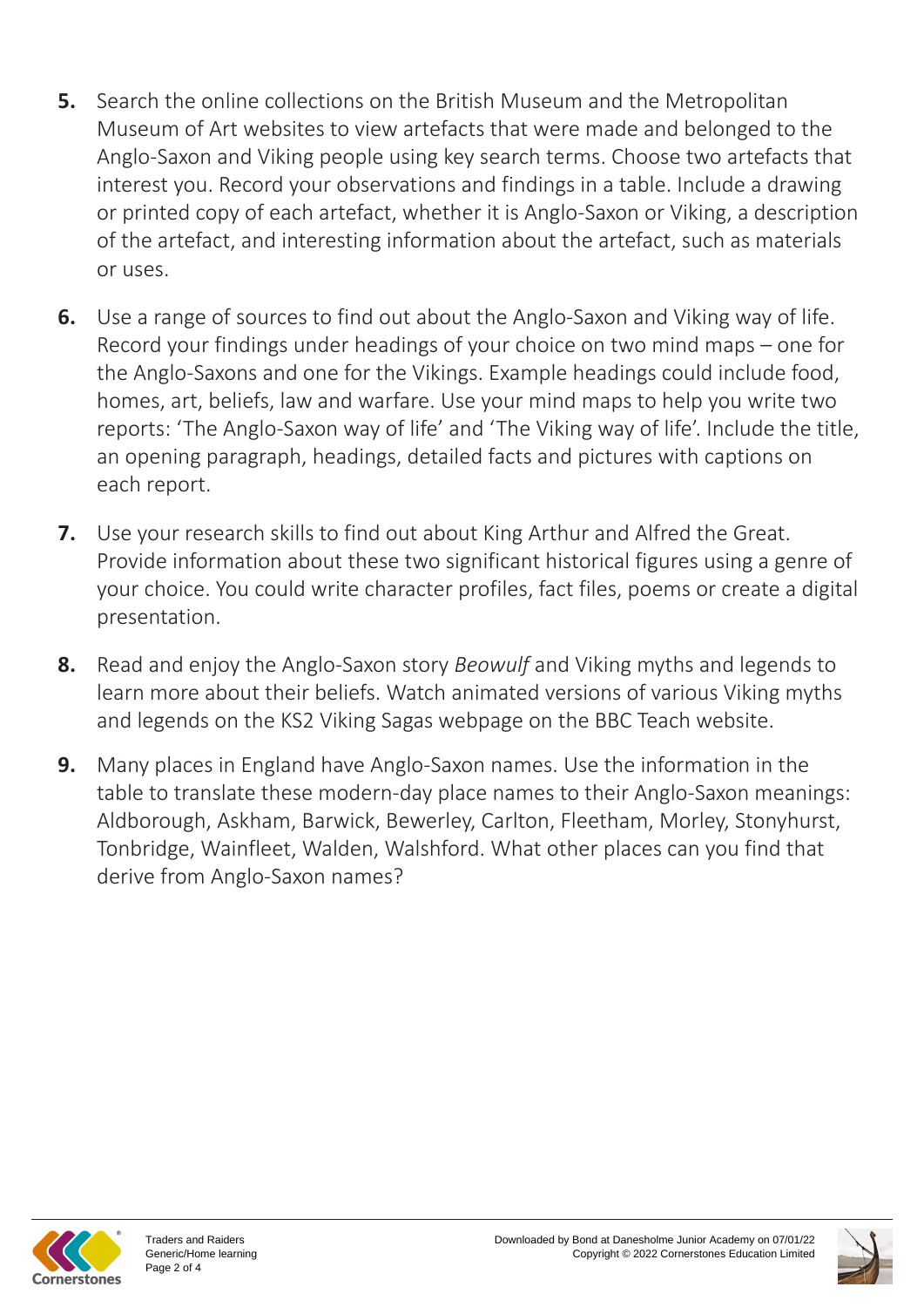| <b>Anglo-Saxon words</b>                                                                                                                               | <b>Meaning</b>          |  |
|--------------------------------------------------------------------------------------------------------------------------------------------------------|-------------------------|--|
| ald                                                                                                                                                    | old                     |  |
| ask                                                                                                                                                    | ash tree                |  |
| bach                                                                                                                                                   | stream                  |  |
| bar                                                                                                                                                    | barley                  |  |
| burn                                                                                                                                                   | beaver                  |  |
| bury or borough                                                                                                                                        | stream                  |  |
| carl                                                                                                                                                   | fortification           |  |
| den or dene                                                                                                                                            | freeman                 |  |
| fleet                                                                                                                                                  | valley or hollow        |  |
| ham                                                                                                                                                    | creek or inlet          |  |
| hurst                                                                                                                                                  | homestead               |  |
| lee, leigh or ley                                                                                                                                      | wooded hill             |  |
| mor or moor                                                                                                                                            | meadow or field         |  |
| stowe                                                                                                                                                  | wasteland or marshland  |  |
| tun or ton                                                                                                                                             | important meeting place |  |
| wain                                                                                                                                                   | village or town         |  |
| wal or walsh                                                                                                                                           | wagon                   |  |
| wick                                                                                                                                                   | native Britons          |  |
| Many Anglo-Saxon words have remained unchanged in our language and still<br>have the same meaning today, such as bridge, market, sand, ford and stone. |                         |  |

**10.** Finish your home learning by writing a summary of the topic, explaining what you have learned about the Anglo-Saxons, the Vikings, their way of life and their struggle for England.